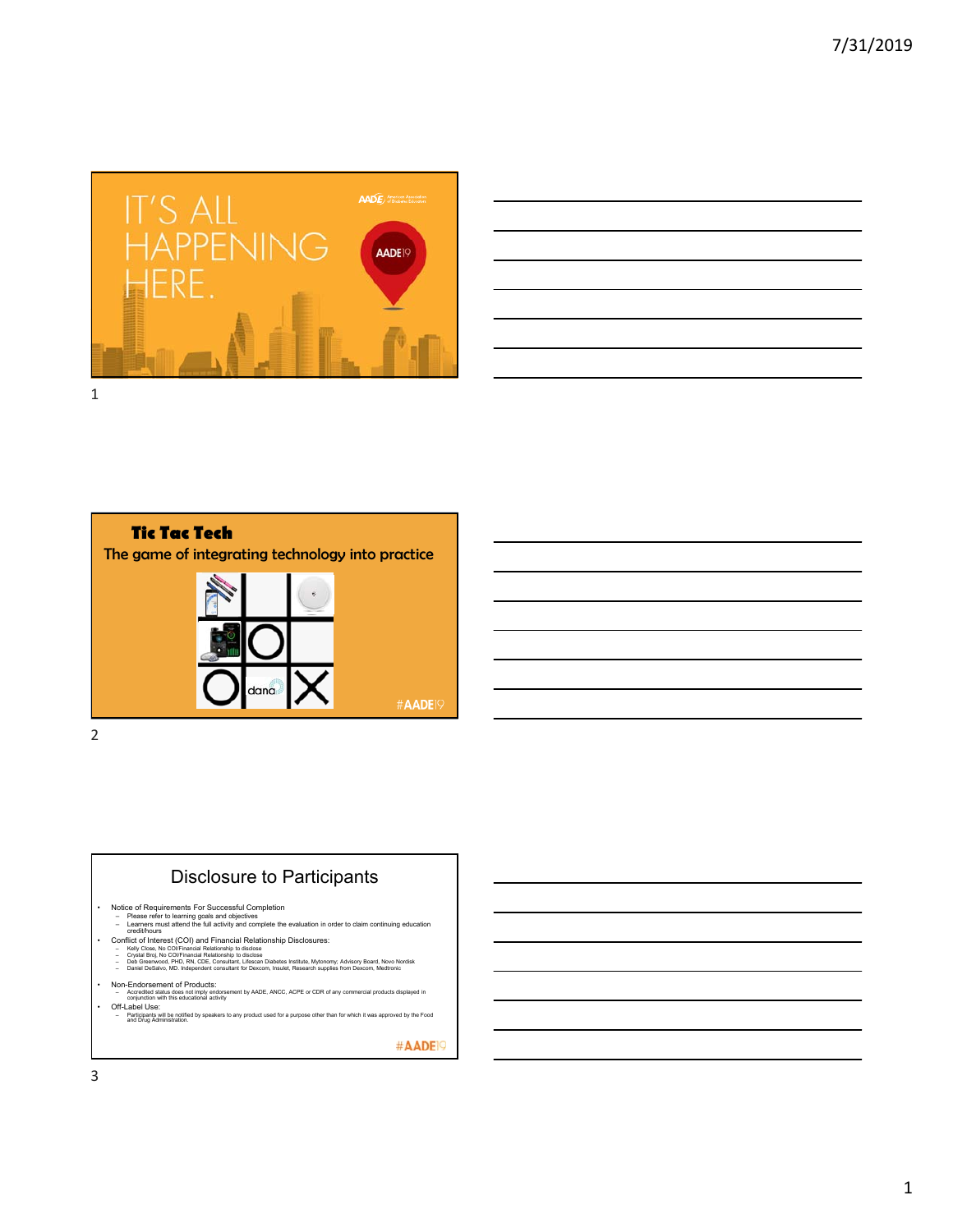











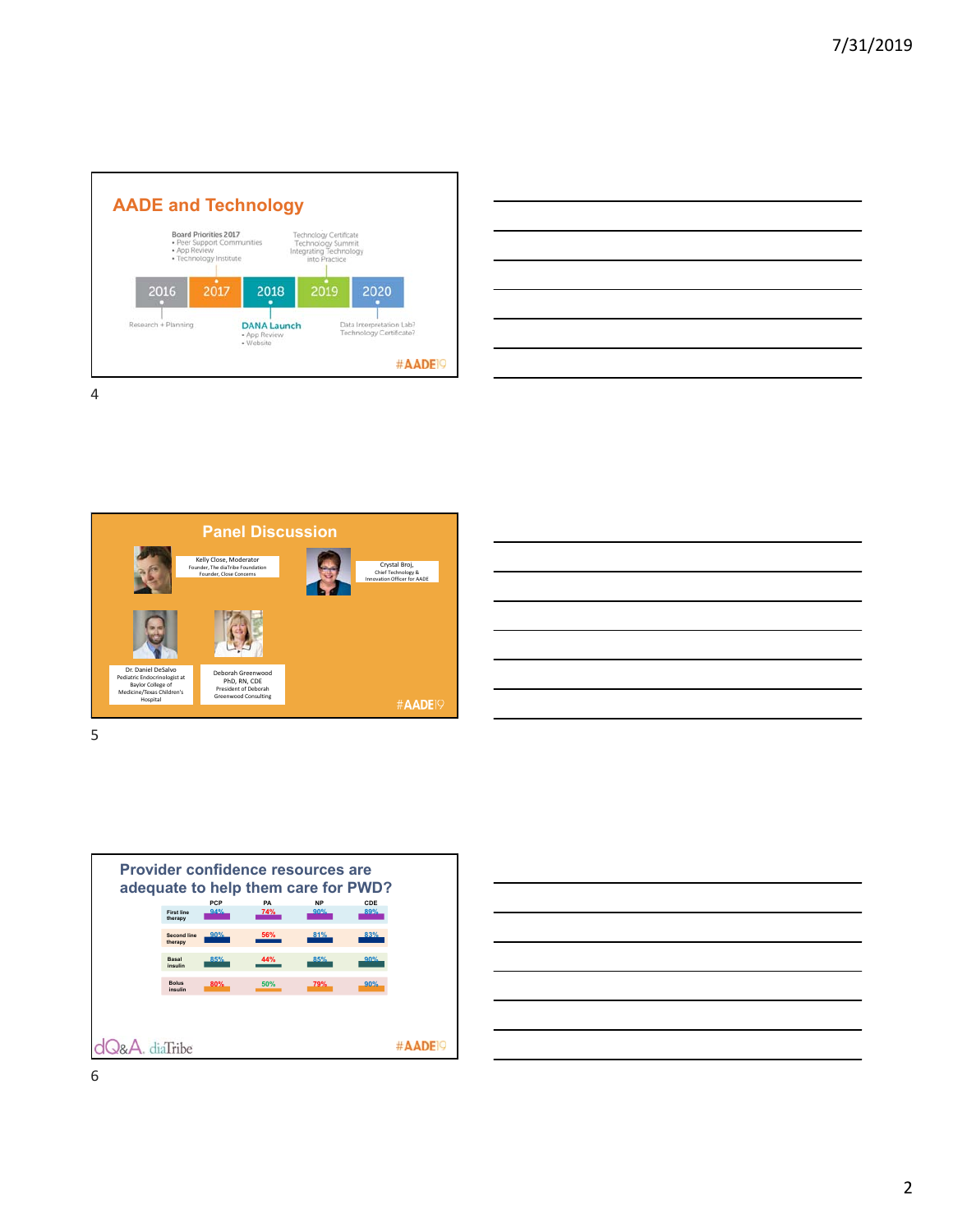|             |                                                       | Diabetes PCPs (n=88)<br>Average PCPs (n=218) |                              |                              |                              |
|-------------|-------------------------------------------------------|----------------------------------------------|------------------------------|------------------------------|------------------------------|
|             |                                                       | Currently<br>initiate/manage                 | Prefer to<br>initiate/manage | Currently<br>initiate/manage | Prefer to<br>initiate/manage |
| <b>Meds</b> | Metformin                                             | 97%                                          | 26%                          | 94%                          | 50%                          |
|             | <b>Traditional orals</b><br>(e.g. Sulfonvlurea, TZDs) | 90%                                          | 20%                          | 90%                          | 44%                          |
|             | Newer orals<br>(e.g. SGLT-2)                          | 90%                                          | 26%                          | 85%                          | 52%                          |
|             | <b>Basal</b> insulin                                  | 89%                                          | 31%                          | 93%                          | 42%                          |
|             | $GIP-1$                                               | 85%                                          | 26%                          | 86%                          | 49%                          |
|             | Bolus insulin (MDI)                                   | 80%                                          | 31%                          | 82%                          | 41%                          |



| medications. Tech is a different story.               |                              |                              |                              |                                                                                |  |
|-------------------------------------------------------|------------------------------|------------------------------|------------------------------|--------------------------------------------------------------------------------|--|
|                                                       |                              |                              |                              |                                                                                |  |
|                                                       |                              |                              |                              |                                                                                |  |
|                                                       | Diabetes PCPs (n=88)         |                              | Average PCPs (n=218)         |                                                                                |  |
|                                                       | Currently<br>initiate/manage | Prefer to<br>initiate/manage | Currently<br>initiate/manage | Prefer to<br>initiate/manage                                                   |  |
| Metformin                                             | 97%                          | 26%                          | 94%                          | 50%                                                                            |  |
| <b>Traditional orals</b><br>(e.g. Sulfonylurea, TZDs) | 90%                          | 20%                          | 90%                          | 44%                                                                            |  |
| Newer orals<br>(e.g. SGLT-2)                          | 90%                          | 26%                          | 85%                          | 52%                                                                            |  |
| <b>Basal</b> insulin                                  | 89%                          | 31%                          | 93%                          | 42%                                                                            |  |
| $GIP-1$                                               | 85%                          | 26%                          | 86%                          | 49%                                                                            |  |
| Bolus insulin (MDI)                                   | 80%                          | 31%                          | 82%                          | 41%                                                                            |  |
| Insulin pump                                          | 33%                          | 58%                          | 20%                          | 51%                                                                            |  |
| <b>CGM</b>                                            | 44%                          | 53%                          | 30%                          | 54%                                                                            |  |
|                                                       |                              |                              |                              | Percentage that currently & prefer to initiate/manage directly, by PCP segment |  |

| <u> Andreas Andreas Andreas Andreas Andreas Andreas Andreas Andreas Andreas Andreas Andreas Andreas Andreas Andreas Andreas Andreas Andreas Andreas Andreas Andreas Andreas Andreas Andreas Andreas Andreas Andreas Andreas Andr</u> |  |  |
|--------------------------------------------------------------------------------------------------------------------------------------------------------------------------------------------------------------------------------------|--|--|
| <u> Alexandro de la contrada de la contrada de la contrada de la contrada de la contrada de la contrada de la con</u>                                                                                                                |  |  |
|                                                                                                                                                                                                                                      |  |  |
|                                                                                                                                                                                                                                      |  |  |
|                                                                                                                                                                                                                                      |  |  |





9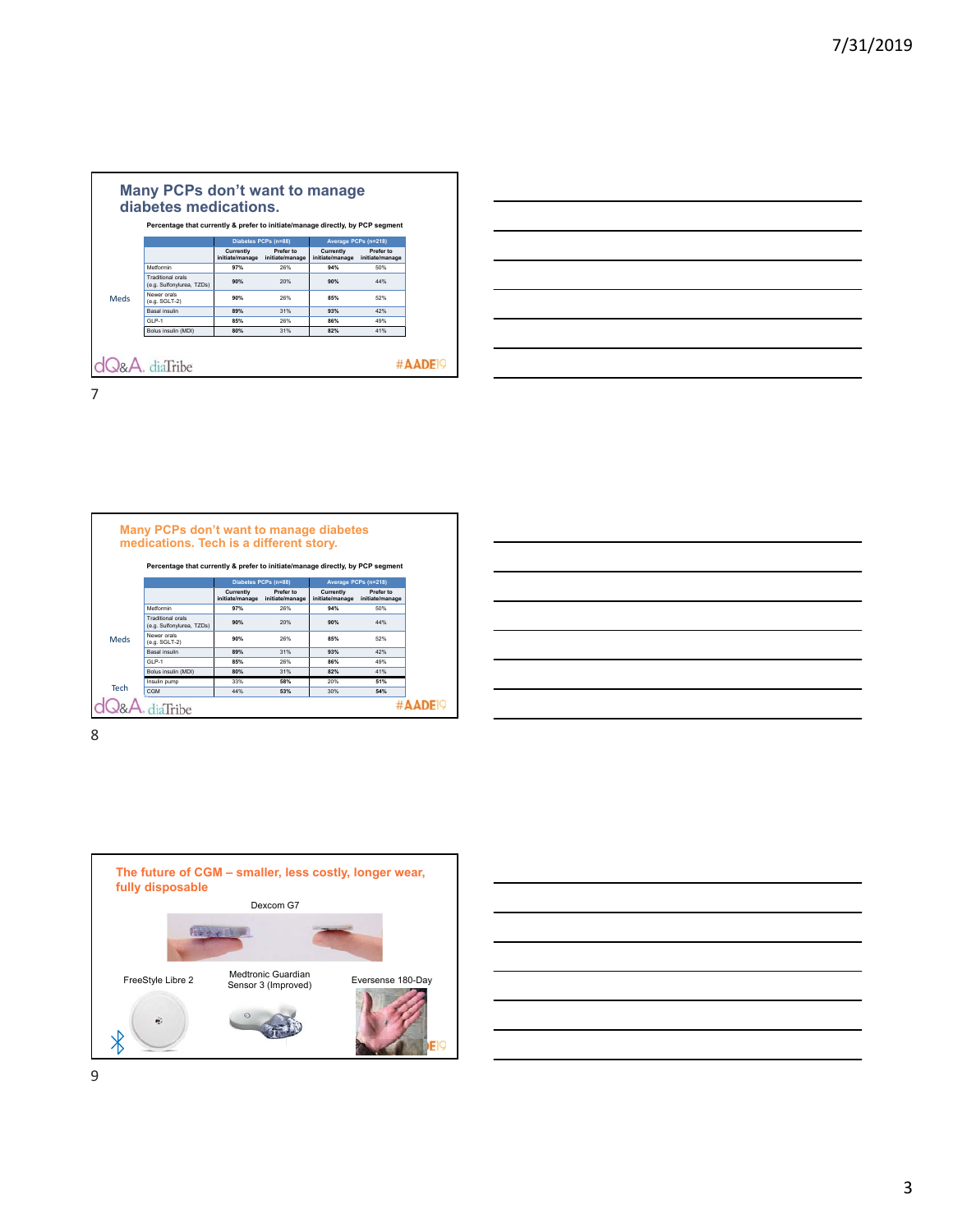





![](_page_3_Figure_5.jpeg)

11

![](_page_3_Figure_7.jpeg)

![](_page_3_Picture_8.jpeg)